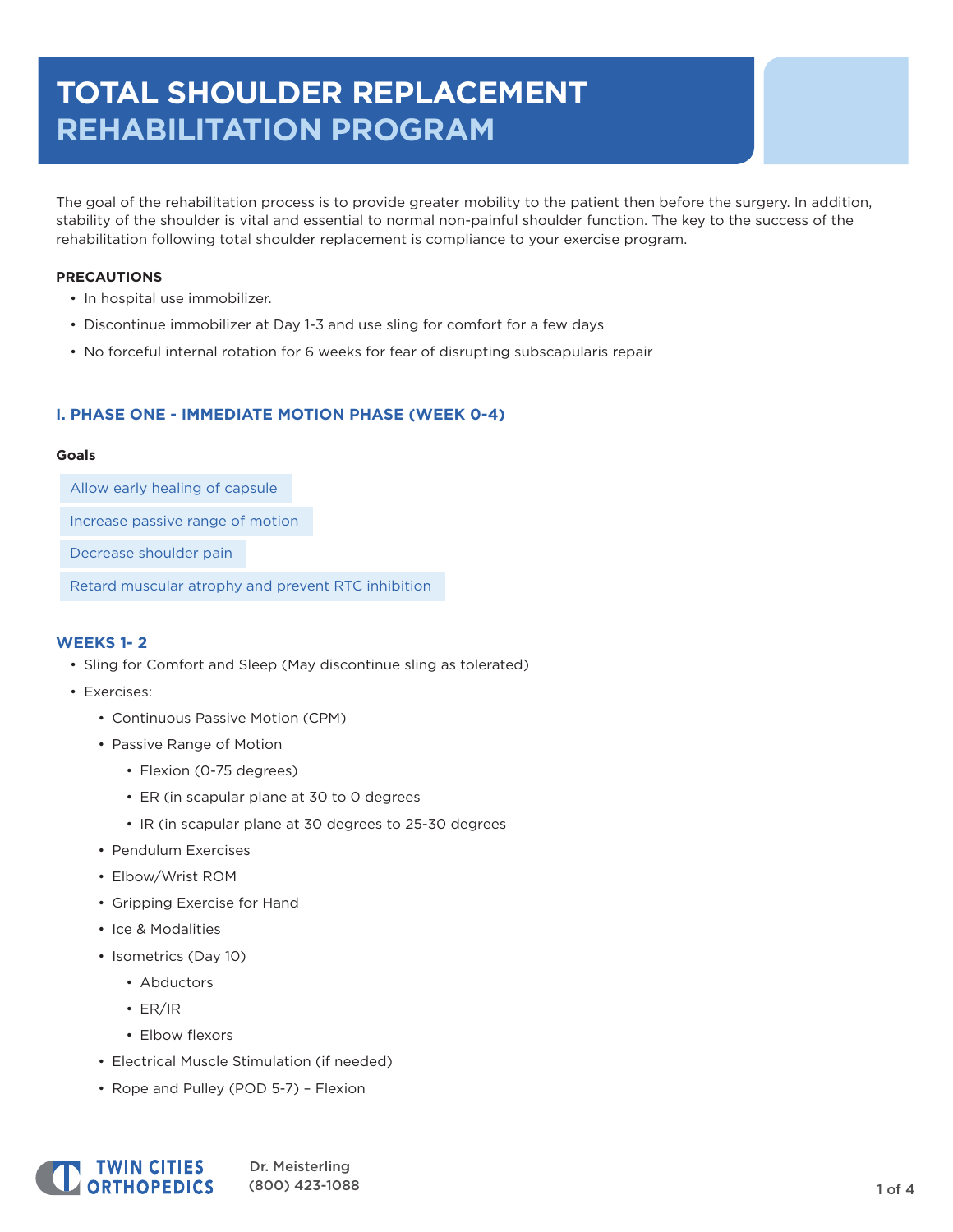## **CAUTION**

Do not stressfully actively IR arm against resistance for possibility of pulling subscapularis repair for 4-6 weeks.

## **WEEKS 3-4**

- Sling as Needed
- Exercises:
	- Continue all ROM exercises
		- Initiate AAROM exercises
		- Progress flexion to 90-100 degrees
		- ER scapular plane at 45 to 25 degrees
		- IR scapular plane at 45 degrees to side
	- Initiate AAROM ER/IR supine with L-bar
	- Initiate rhythmic stabilization exercises
		- Flex/Ext
		- ER/IR in scapular plane
	- Isometrics
		- ER/IR
		- Flex
		- Ext
		- Abd
	- Rope and Pulley

## **II. PHASE TWO - ACTIVE MOTION PHASE (WEEK 4-10)**

#### **Goals**

Improve dynamic stabilization and strength

Improve Range of Motion

Decrease pain/inflammation

Increase Functional Activities

## **WEEKS 5-8**

- Exercises:
	- Active Assisted ROM Exercises with L-Bar (Begin week 2)
		- Flexion to tolerance
		- ER in scapular plane at 90 degrees abduction
		- IR in scapular plane at 90 degrees abduction
		- All motions to tolerance
	- Rope and Pulley
		- Flexion
	- Pendulum Exercises

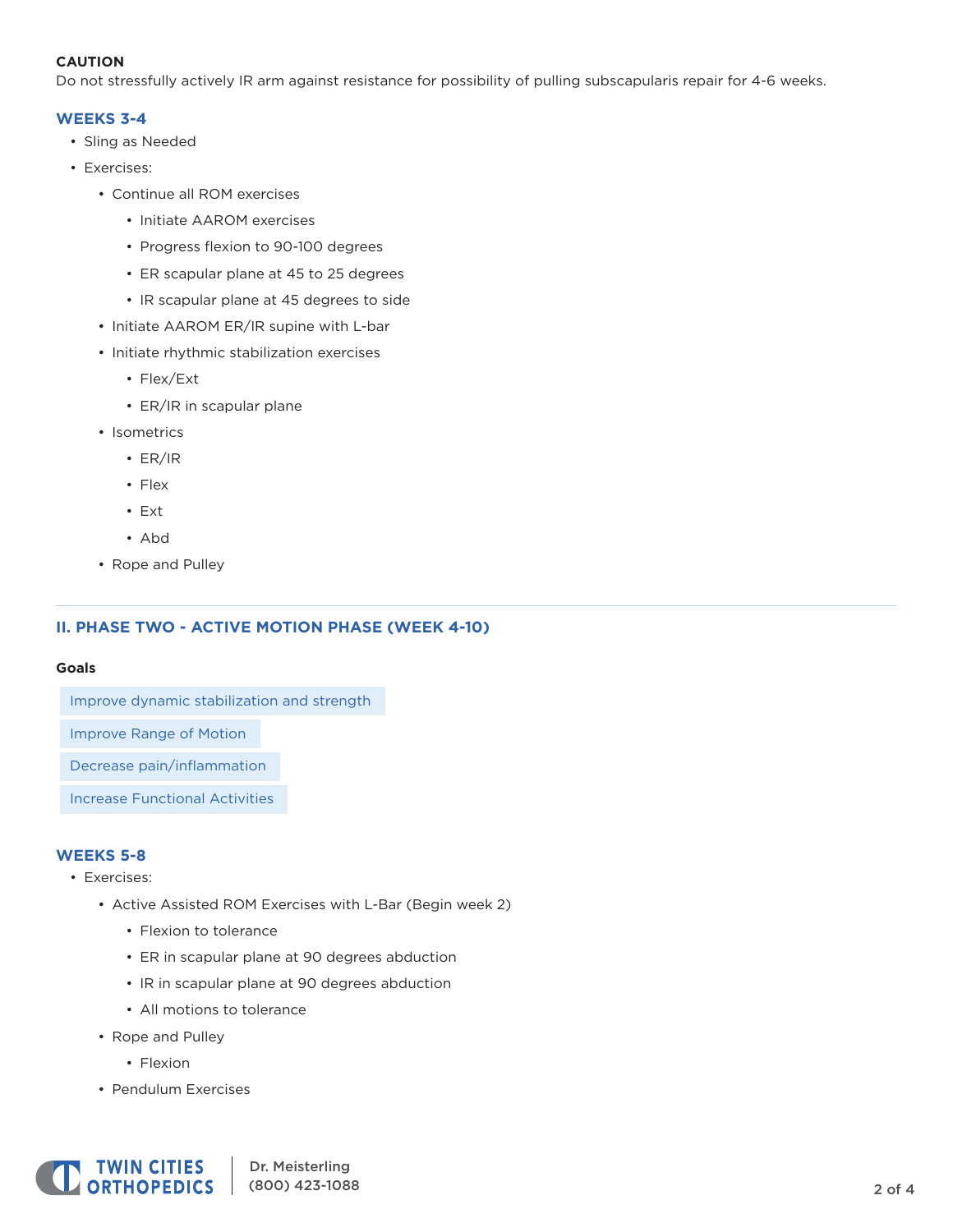- AROM Exercises
	- Supine Flexion if unable sidelying flexion
- Strengthening Exercises
	- Tubing ER/IR
	- Rhythmic stabilization Flex/Ext and ER/IR
	- Sidelying ER
	- Sidelying flexion
	- Scapular strengthening exercises
	- Prone rowing
	- Prone extensions
	- Biceps/triceps
	- Isometrics for deltoid

## **WEEKS 9-12**

- Continue all exercises listed above
- Prone goal:
	- Flexion 160 degrees
	- ER at 90 degrees Abd: 75-80 degrees
	- IR at 90 degrees Abd: 60-65 degrees
- Continue to emphasize AROM and strength
- Progress strengthening exercises
- Pool exercises and swimming

## **III. PHASE THREE - ACTIVITY PHASE (WEEKS 13-26)**

#### **\*Initiation of this phase begins when patient exhibits:**

- PROM:
	- Flexion 0-160 degrees
	- ER 75 degrees
	- IR 60 degrees
- Strength level 4/5 for ER/IR/ABD

#### **Goals**

Improve strength of shoulder musculature

Neuromuscular control of shoulder complex

Improve functional activities

- Exercises:
	- AAROM and stretching exercises
		- Flexion with L-bar
		- ER/IR at 90 degrees abduction